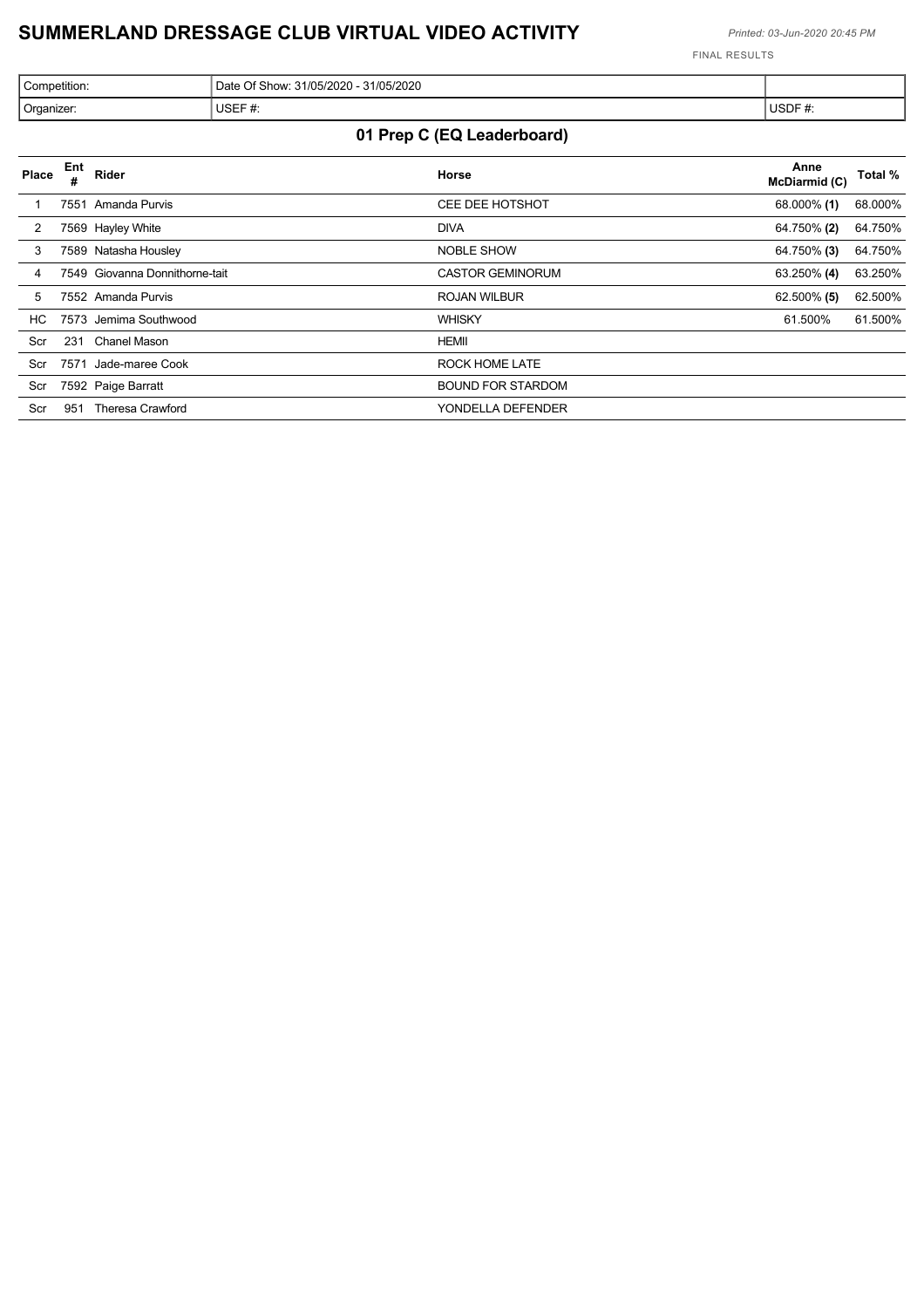|            | Competition: |                                | Date Of Show: 31/05/2020 - 31/05/2020 |                       |         |
|------------|--------------|--------------------------------|---------------------------------------|-----------------------|---------|
| Organizer: |              |                                | USEF $#$ :                            | USDF $#$ :            |         |
|            |              |                                | 02 Prep E                             |                       |         |
| Place      | Ent          | Rider                          | Horse                                 | Merle<br>Speakman (C) | Total % |
|            |              | 7549 Giovanna Donnithorne-tait | <b>CASTOR GEMINORUM</b>               | 58.684% (1)           | 58.684% |

|     | 7557 Ayishah Thind      | <b>BLUE BELL</b>  | 45.789% <b>(2)</b> | 45.789% |
|-----|-------------------------|-------------------|--------------------|---------|
| Scr | Chanel Mason<br>231     | HEMII             |                    |         |
| Scr | 7571<br>Jade-maree Cook | ROCK HOME LATE    |                    |         |
| Scr | Theresa Crawford<br>951 | YONDELLA DEFENDER |                    |         |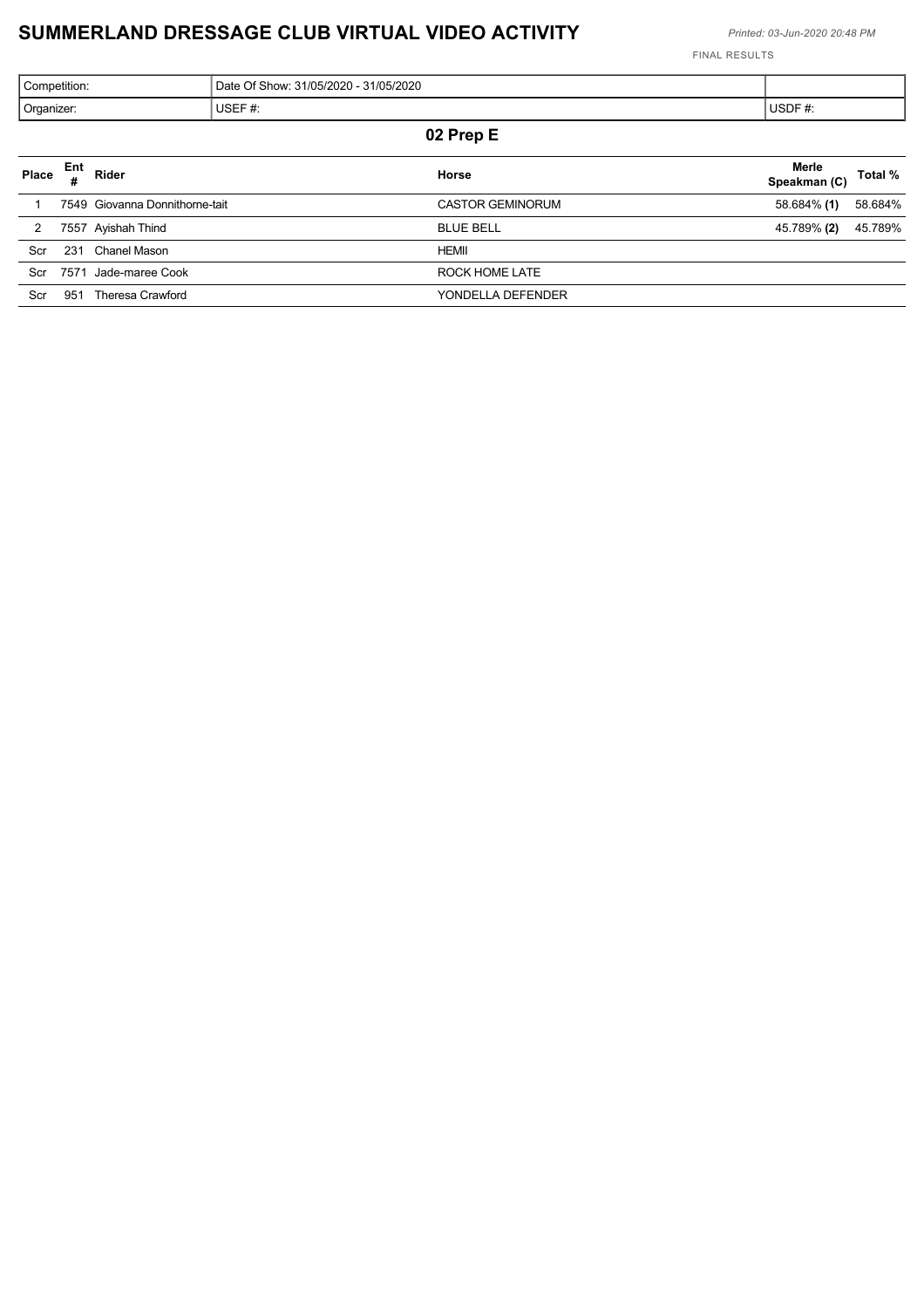FINAL RESULTS

| Competition:<br>Date Q | 31/05/2020<br>Of Show: 31/05/2020 - J |                    |
|------------------------|---------------------------------------|--------------------|
| USEF #:<br>Organizer:  | ₩.                                    | <b>USDE</b><br>שטי |

## **03 Preliminary 1B (EQ Leaderboard)**

| Place | Ent<br># | Rider                         | Horse                     | Anne<br>McDiarmid (C) | Total % |
|-------|----------|-------------------------------|---------------------------|-----------------------|---------|
|       |          | 7577 Justine Murray           | <b>ARAMISM</b>            | 70.000% (1)           | 70.000% |
| 2     |          | 172 Melissa Forrest           | <b>SALIENT PARK RUBEN</b> | 69.464% (2)           | 69.464% |
| 3     |          | 7510 Natasha Housley          | <b>ITS BILLY</b>          | 66.429% (3)           | 66.429% |
| 4     |          | 1327 Paige Barratt            | ANGLEWOOD CHARMS          | 65.536% (4)           | 65.536% |
| 4     |          | 7580 Kirsty Cameron           | KOHINOOR PARK SATYRN      | 65.536% (4)           | 65.536% |
| 6     |          | 7583 Lisa Mcfadyen            | <b>CHARLIE</b>            | 64.821% (6)           | 64.821% |
| 7     |          | 7551 Amanda Purvis            | CEE DEE HOTSHOT           | 64.643% (7)           | 64.643% |
| 8     |          | 7595 Savannah Mcewan          | <b>WILBUR</b>             | 63.214% (8)           | 63.214% |
| 9     |          | 7553 Amelia Gilmour           | <b>ALWAYS A DAN</b>       | 62.321% (9)           | 62.321% |
| 10    |          | 7552 Amanda Purvis            | <b>ROJAN WILBUR</b>       | 62.143% (10)          | 62.143% |
| 11    |          | 7597 Siabh Rigley             | <b>LADY LUNA</b>          | 60.714% (11)          | 60.714% |
| 12    |          | 7587 Mimi Bolam               | <b>ROSEBANK ARCHIE</b>    | 60.179% (12)          | 60.179% |
| 13    |          | 7573 Jemima Southwood         | <b>WHISKY</b>             | 60.000% (13)          | 60.000% |
| 14    |          | 7590 Nikki Liddell            | <b>SAPPHIRE LAD</b>       | 59.464% (14)          | 59.464% |
| 15    |          | 630 Lily Urquhart             | <b>TUXEDO GIRL</b>        | 58.929% (15)          | 58.929% |
| Scr   |          | 276 Michelle Straton          | <b>BEAU GESTE</b>         |                       |         |
| Scr   |          | 4083 Jessica Ruttley-nicholls | <b>KAMILAROI GRETEL</b>   |                       |         |
| Scr   |          | 439 Tesse Ferguson            | <b>CAROOL CHARMER</b>     |                       |         |
| Scr   |          | 541 Teresa Daquino            | <b>FURST FINESSE</b>      |                       |         |
| Scr   |          | 7512 Theresa Crawford         | <b>ASEREHT SERENITY</b>   |                       |         |
| Scr   |          | 7561 Bridget Garlick          | <b>KISS MY ASSETS</b>     |                       |         |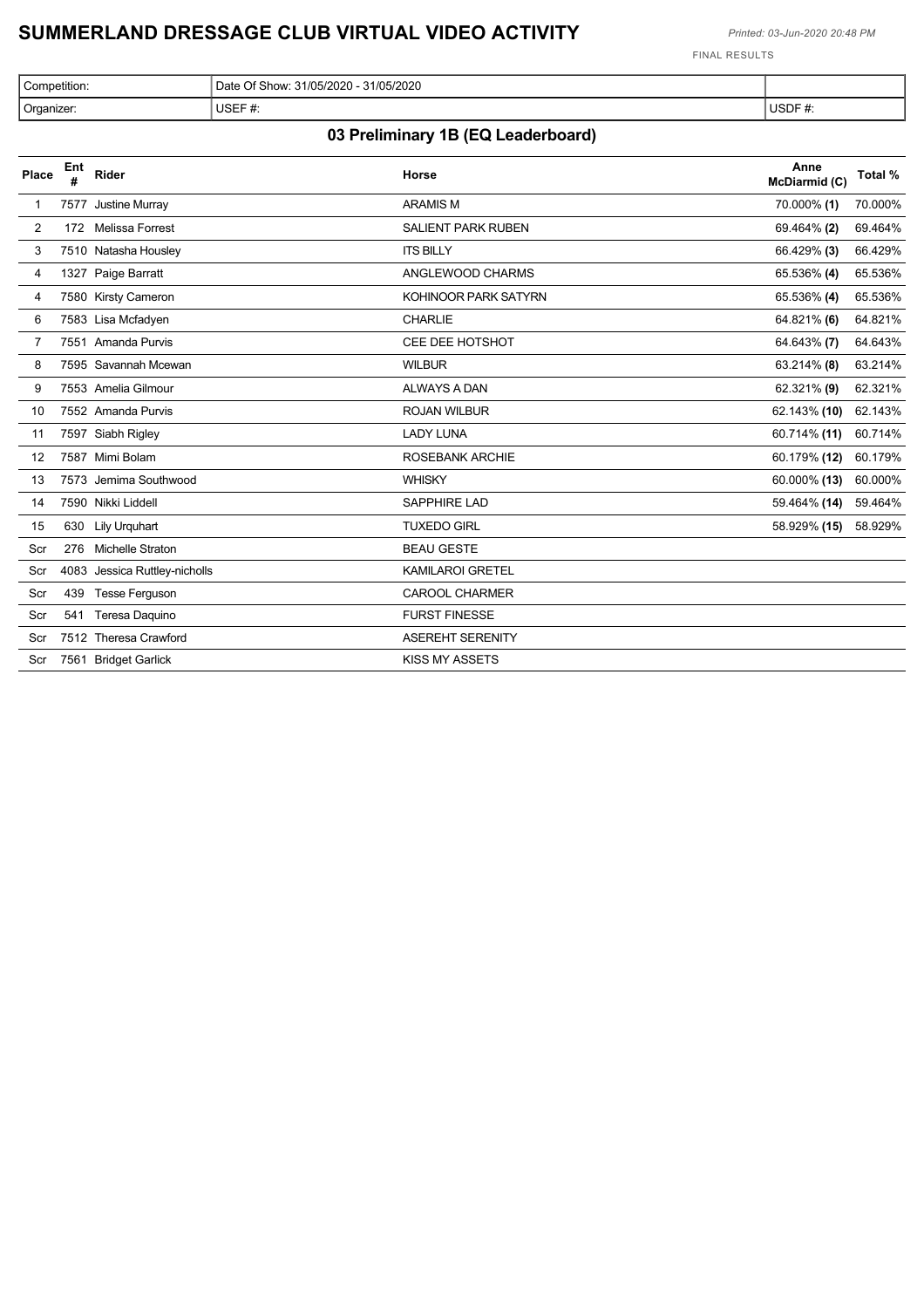$\overline{\phantom{a}}$ 

FINAL RESULTS

| Competition: | Date Of Show: 31/05/2020 - 31/05/2020 |             |
|--------------|---------------------------------------|-------------|
| Organizer:   | USEF#<br>ำ#.                          | USDF#<br>ж. |

### **04 Preliminary 1C**

| Place          | Ent<br># | Rider               | Horse                       | Anne<br>McDiarmid (C) | Total % |
|----------------|----------|---------------------|-----------------------------|-----------------------|---------|
|                | 7577     | Justine Murray      | <b>ARAMIS M</b>             | 67.679% (1)           | 67.679% |
| $\overline{2}$ |          | 7580 Kirsty Cameron | KOHINOOR PARK SATYRN        | 64.821% (2)           | 64.821% |
| 3              |          | 7598 Suzette Kelson | COCO                        | 64.286% (3)           | 64.286% |
| 4              |          | 7572 Janelle Ware   | <b>RUBINSKY</b>             | 63.571% (4)           | 63.571% |
| 5              |          | 7590 Nikki Liddell  | <b>SAPPHIRE LAD</b>         | 62.679% (5)           | 62.679% |
| 6              |          | 7555 Amica Ware     | <b>MARENA ROYAL FLAME</b>   | $61.964\%$ (6)        | 61.964% |
| $\overline{7}$ |          | 7576 Jorgee Demaagd | <b>DEVILS PRADA</b>         | $60.893\%$ (7)        | 60.893% |
| 8              |          | 7579 Kim Herwig     | <b>AUSTRALIS ESTRELLADO</b> | 58.393% (8)           | 58.393% |
| W/drwn         |          | 7553 Amelia Gilmour | ALWAYS A DAN                |                       |         |
| Scr            | 541      | Teresa Daquino      | <b>FURST FINESSE</b>        |                       |         |
| Scr            |          | 7584 Lynette Moore  | <b>PASSION POP</b>          |                       |         |
| Scr            |          | P742 Fiona Baker    | KENDA PARK ULTRASONIC       |                       |         |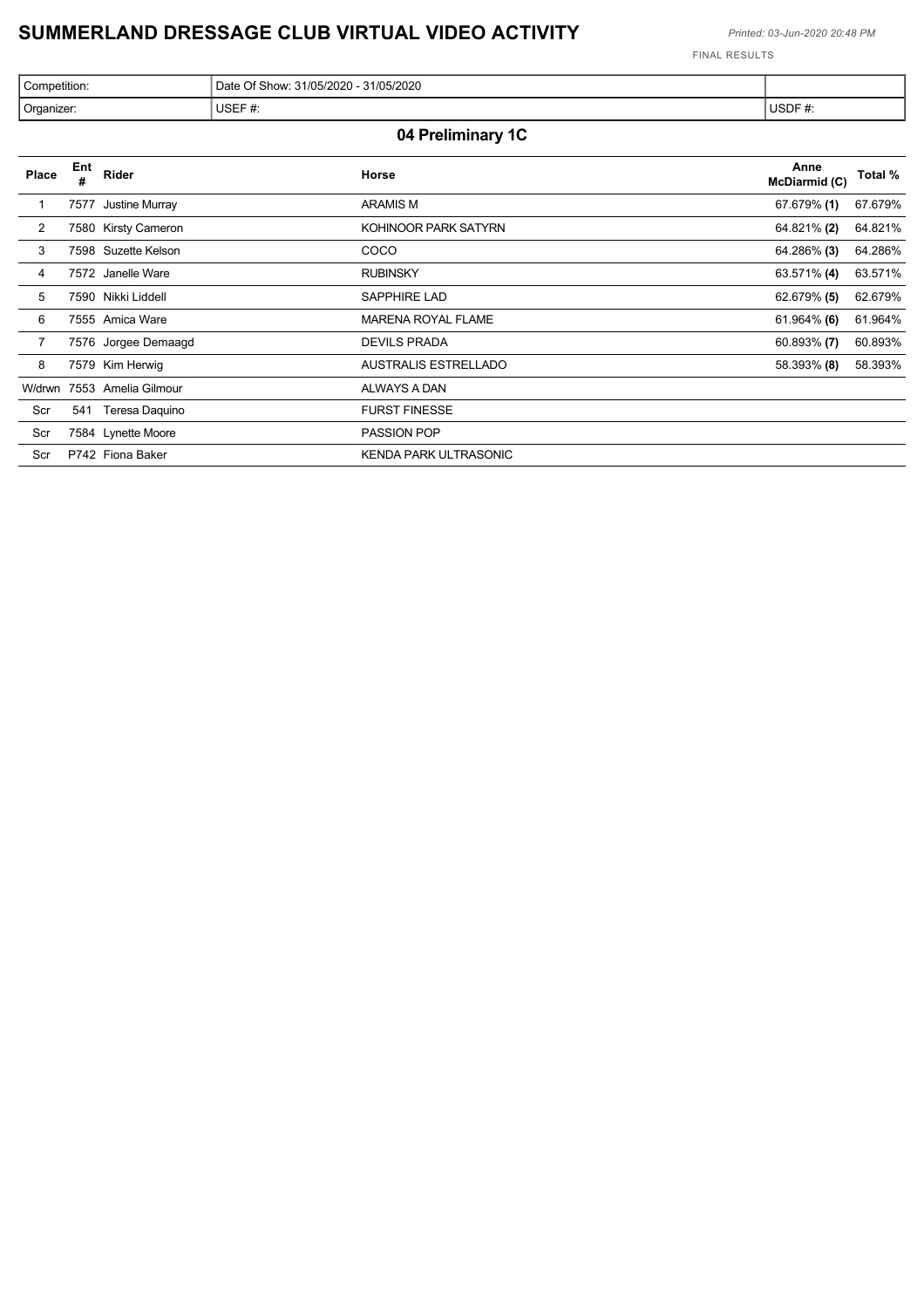FINAL RESULTS

| 31/05/2020<br>31/05/2020<br>Competition:<br>Date Of S<br>show. |                                     |                                     |
|----------------------------------------------------------------|-------------------------------------|-------------------------------------|
| Organizer:                                                     | <b>USEF</b><br>$\boldsymbol{\pi}$ . | <b>USDF</b><br>$\boldsymbol{\pi}$ . |

# **05 Novice 2B (EQ Leaderboard)**

| Place          | Ent<br># | Rider                         | Horse                          | <b>Merle</b><br>Speakman (C) | Total % |
|----------------|----------|-------------------------------|--------------------------------|------------------------------|---------|
|                | 7560     | <b>Bridget Garlick</b>        | <b>DELTA LEGACY</b>            | 66.765% (1)                  | 66.765% |
| $\overline{2}$ |          | 6332 Libby Bow                | <b>SENSATION R</b>             | 64.853% (2)                  | 64.853% |
| 3              |          | 6506 Tesse Ferguson           | KAMILAROI FOOTLOOSE            | 64.412% (3)                  | 64.412% |
| 4              |          | 2170 Aolani Ware              | <b>OCEANS LEVU</b>             | 63.235% (4)                  | 63.235% |
| 4              |          | 6553 Pamela Ward              | <b>CHERENTON WINTERBELLE</b>   | 63.235% (4)                  | 63.235% |
| 6              |          | 1337 Carlu Seaver             | <b>FLYING FINN</b>             | 62.206% (6)                  | 62.206% |
|                | 630      | Lily Urquhart                 | <b>TUXEDO GIRL</b>             | 62.059% (7)                  | 62.059% |
| 8              |          | 9999 Lucy McDonald            | <b>KAMILAROI GRETEL</b>        | 60.000% (8)                  | 60.000% |
| 9              |          | 7594 Sarah Burgess            | <b>LUCY</b>                    | 57.794% (9)                  | 57.794% |
| Scr            |          | 4083 Jessica Ruttley-nicholls | <b>KAMILAROI GRETEL</b>        |                              |         |
| Scr            | 541      | Teresa Daquino                | <b>FURST FINESSE</b>           |                              |         |
| Scr            | 7400     | <b>Chanel Mason</b>           | <b>BRINDABAHS DONNA ROYALE</b> |                              |         |
| Scr            |          | 7512 Theresa Crawford         | <b>ASEREHT SERENITY</b>        |                              |         |
| Scr            | 7561     | <b>Bridget Garlick</b>        | <b>KISS MY ASSETS</b>          |                              |         |
| Scr            |          | 7578 Kaida Macdonald          | ELLESBY CHIEF INVADER          |                              |         |
| Scr            |          | 7584 Lynette Moore            | PASSION POP                    |                              |         |
| Scr            |          | P260 Vireena Peacock          | <b>CHILLOUT</b>                |                              |         |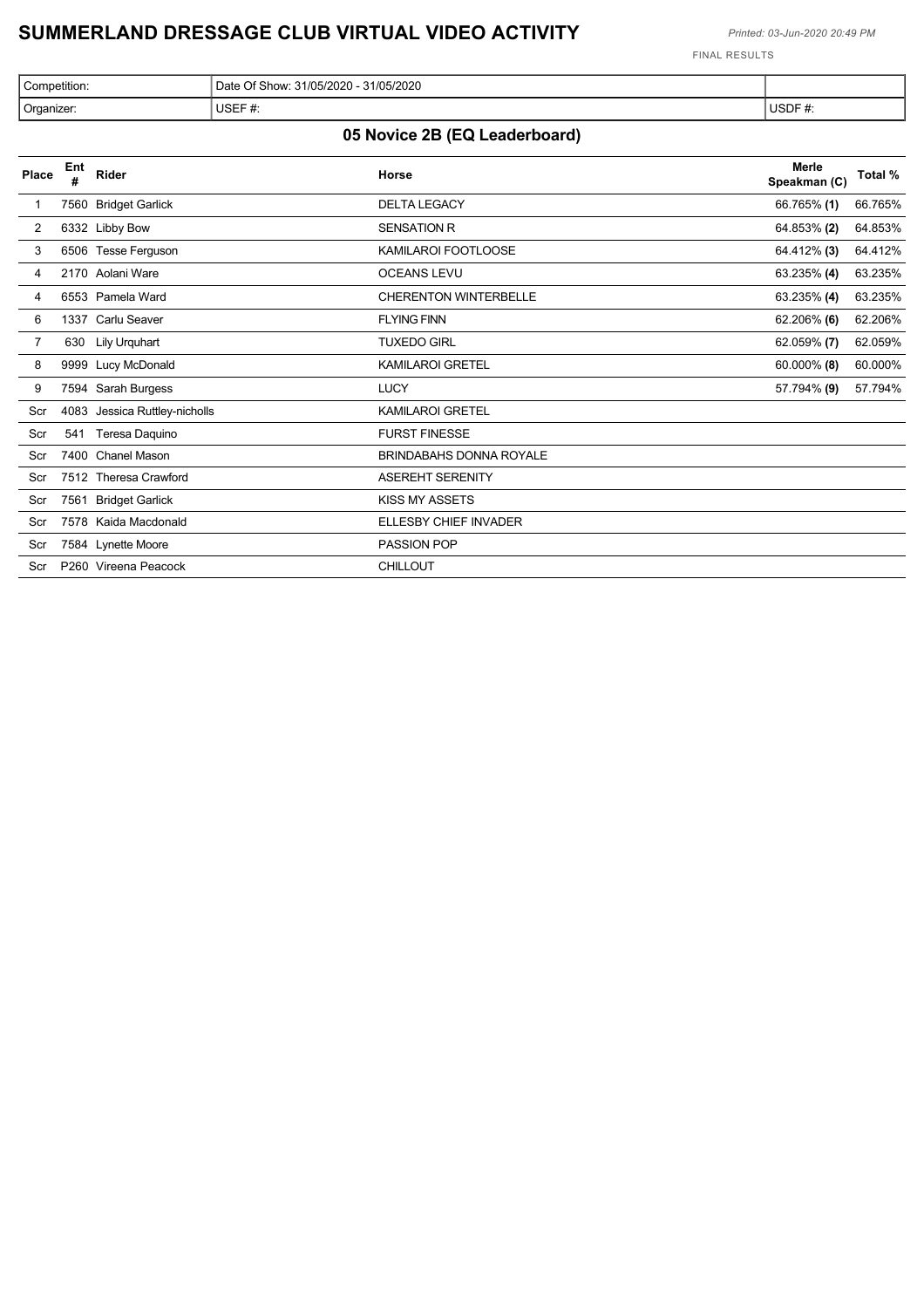| Competition: | Date Of Show: 31/05/2020 - 31/05/2020 |        |  |
|--------------|---------------------------------------|--------|--|
| Organizer:   | USEF $#$ :                            | USDF#: |  |
| 06 Novice 2C |                                       |        |  |

|       |     |                     | .                    |                       |         |
|-------|-----|---------------------|----------------------|-----------------------|---------|
| Place | Ent | Rider               | Horse                | Merle<br>Speakman (C) | Total % |
|       |     | 7598 Suzette Kelson | COCO                 | 61.714% (1)           | 61.714% |
| 2     |     | 7570 Inga Genis     | <b>ALHANDRO</b>      | 58.429% (2)           | 58.429% |
| 3     |     | 7565 Dallas Mills   | MCV FANCY COMMANCHIE | 46.143% (3)           | 46.143% |
|       |     | Scr 6332 Libby Bow  | <b>SENSATION R</b>   |                       |         |
| Scr   |     | 7584 Lynette Moore  | <b>PASSION POP</b>   |                       |         |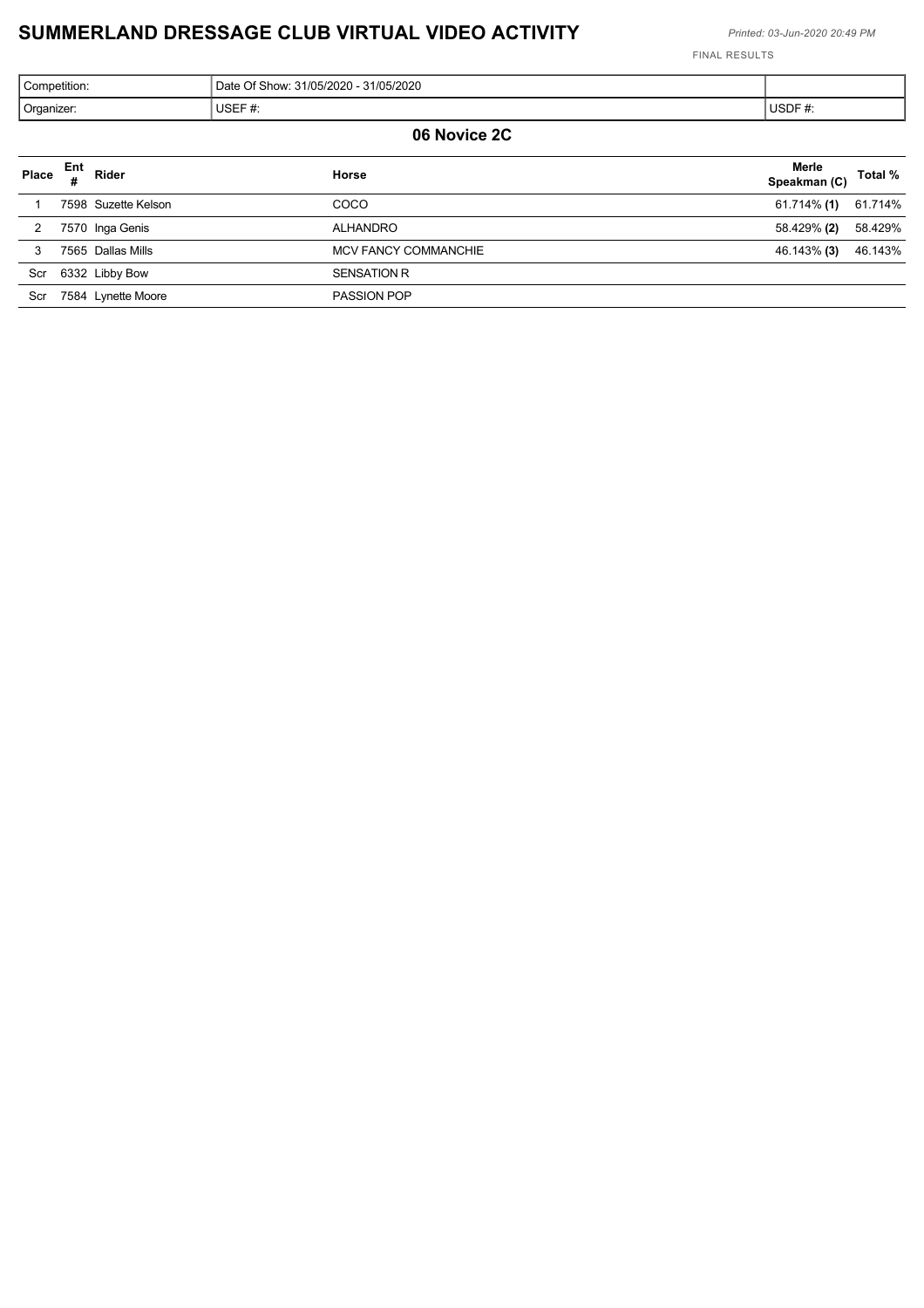FINAL RESULTS

| Competition: | 31/05/2020<br>0 - 31/05/2020<br>Date Of SI<br>show. |                         |
|--------------|-----------------------------------------------------|-------------------------|
| Organizer:   | <b>USEF</b><br>- <del>#</del> .                     | <b>USDF</b><br>π.<br>__ |

### **07 Elementary 3B**

| Place | <b>Ent</b> | Rider                | Horse                   | Merle<br>Speakman (C) | Total % |
|-------|------------|----------------------|-------------------------|-----------------------|---------|
|       |            | 7596 Shae Herwig     | <b>BRAVOUR M</b>        | 66.750% (1)           | 66.750% |
| 2     | 4447       | Belinda berkel       | CASTLEBROOK BRENIN JUDE | 65.500% (2)           | 65.500% |
| 3     |            | 7566 Dallas Mills    | MELLIZO PARK ROYAL M    | 64.750% (3)           | 64.750% |
| 4     |            | 6483 Tracey Paxton   | FPH SAN DINO            | 61.125% (4)           | 61.125% |
| 5     |            | 7560 Bridget Garlick | <b>DELTA LEGACY</b>     | 60.750% (5)           | 60.750% |
| 6     |            | 7570 Inga Genis      | <b>ALHANDRO</b>         | 52.500% (6)           | 52.500% |
| Scr   |            | 6005 Jessica Merlo   | <b>REMI LADY DARCY</b>  |                       |         |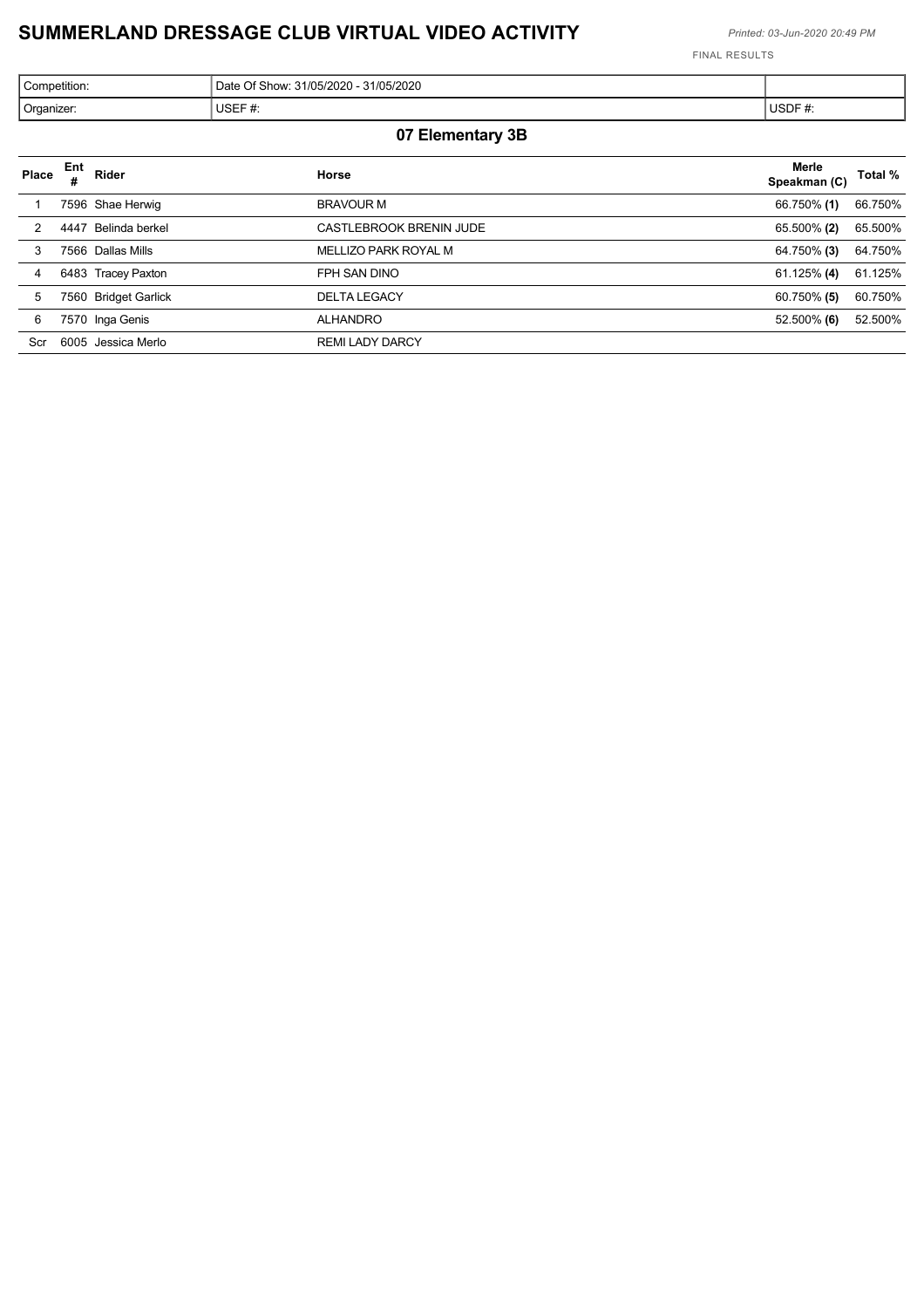FINAL RESULTS

| <sup>1</sup> Competition: | 31/05/2020<br>31/05/2020 - J<br>Date Of Show: |          |
|---------------------------|-----------------------------------------------|----------|
| Organizer:                | USEF#<br>₩.                                   | '∪SDF #: |

### **08 Elementary 3C**

| Place | Ent  | Rider              | Horse                   | Merle<br>Speakman (C) | Total % |
|-------|------|--------------------|-------------------------|-----------------------|---------|
|       |      | 5414 Teah Mayne    | DICAVALLI DECADANCE     | 65.488% (1)           | 65.488% |
|       |      | 7566 Dallas Mills  | MELLIZO PARK ROYAL M    | 64.756% (2)           | 64.756% |
| 3     |      | 6483 Tracey Paxton | FPH SAN DINO            | 59.146% (3)           | 59.146% |
| 4     | 4447 | Belinda berkel     | CASTLEBROOK BRENIN JUDE | 58.049% (4)           | 58.049% |
| Scr   |      | 6005 Jessica Merlo | <b>REMI LADY DARCY</b>  |                       |         |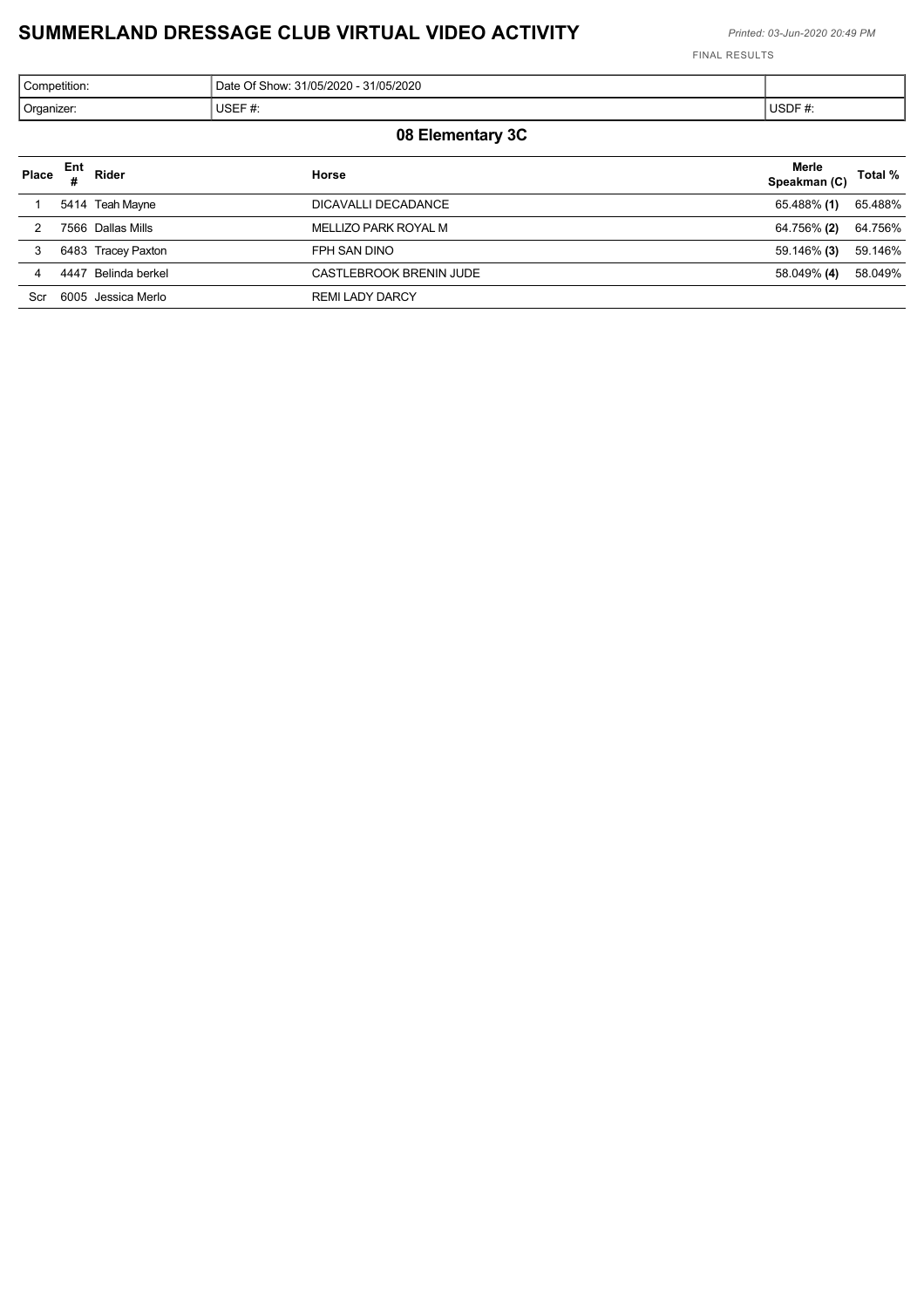| Competition:                                                       |        |        |  |  |
|--------------------------------------------------------------------|--------|--------|--|--|
| Organizer:                                                         | USEF#: | USDF#: |  |  |
| 09 Medium 4B                                                       |        |        |  |  |
| Merle<br>Speakman (C)<br>Ent<br>Rider<br>Total %<br>Place<br>Horse |        |        |  |  |
| $\sim$                                                             |        |        |  |  |

| 7566 Dallas Mills     | MELLIZO PARK ROYAL M | 62.027% (1)         | 62.027% |
|-----------------------|----------------------|---------------------|---------|
| Belle Edwards<br>5711 | CAIRO                | 61.351% (2) 61.351% |         |
| 2839 Amelia Gilmour   | ALWAYS A STAR        | 55.270% (3)         | 55.270% |